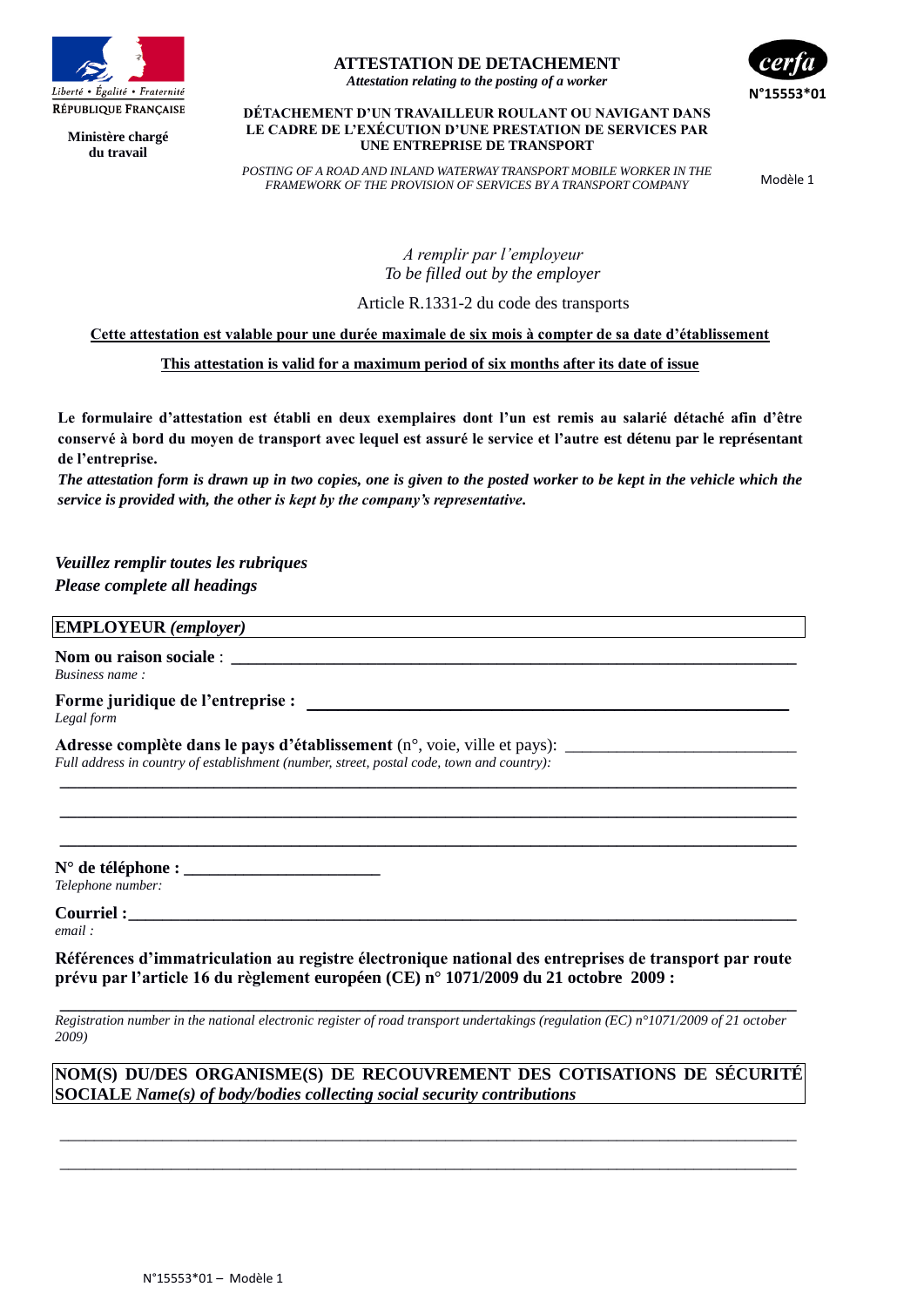# **DIRIGEANT(S) DE L'ENTREPRISE** *Directors(s)*

**Identité du dirigeant de l'entreprise :**

*Identity of the company's director :*

**Nom : \_\_\_\_\_\_\_\_\_\_\_\_\_\_\_\_\_\_\_\_\_\_\_\_\_\_\_\_\_\_\_\_\_\_ Prénom: \_\_\_\_\_\_\_\_\_\_\_\_\_\_\_\_\_\_\_\_\_\_\_\_\_\_\_\_\_\_\_\_\_\_\_\_**

*Name: First name:*

**Date de naissance : \_\_\_\_\_\_\_\_\_\_\_\_\_\_\_\_ Lieu de naissance** (ville et pays) **: \_\_\_\_\_\_\_\_\_\_\_\_\_\_\_\_\_\_\_\_\_\_\_** *Date of birth : Place of birth (town and country) :*

# **Le cas échéant, identité des autres dirigeants : \_\_\_\_\_\_\_\_\_\_\_\_\_\_\_\_\_\_\_\_\_\_\_\_\_\_\_\_\_\_\_\_\_\_\_\_\_\_\_\_\_\_\_\_\_\_\_**

*Identity of others directors, when applicable :*

## **REPRÉSENTANT EN FRANCE DE L'ENTREPRISE** *Company's representative in France*

## **Identité du représentant en France : \_\_\_\_\_\_\_\_\_\_\_\_\_\_\_\_\_\_\_\_\_\_\_\_\_\_\_\_\_\_\_\_\_\_\_\_\_\_\_\_\_\_\_\_\_\_\_\_\_\_\_\_\_\_\_**

*Identity of representative in France :*

## **Nom ou raison sociale (le cas échéant) : \_\_\_\_\_\_\_\_\_\_\_\_\_\_\_\_\_\_\_\_\_\_\_\_\_\_\_\_\_\_\_\_\_\_\_\_\_\_\_\_\_\_\_\_\_\_\_\_\_\_\_\_\_**

*Name or Business name (when appropriate) :*

# **Prénom** :

*First name :*

#### **Adresse complète postale en France** (n°, voie, code postal et ville) **: \_\_\_\_\_\_\_\_\_\_\_\_\_\_\_\_\_\_\_\_\_\_\_\_\_\_\_\_\_\_** *Full address in France (street number, postal code, town):*

**N° de téléphone : \_\_\_\_\_\_\_\_\_\_\_\_\_\_\_\_\_\_\_\_\_\_\_** *Telephone number:*

# **Courriel :\_\_\_\_\_\_\_\_\_\_\_\_\_\_\_\_\_\_\_\_\_\_\_\_\_\_\_\_\_\_\_\_\_\_\_\_\_\_\_\_\_\_\_\_\_\_\_\_\_\_\_\_\_\_\_\_\_\_\_\_\_\_\_\_\_\_\_\_\_\_\_\_\_\_\_\_\_\_**

*Email :*

# **FRAIS DE NOURRITURE ET, LE CAS ECHEANT, D'HEBERGEMENT ENGAGÉS PAR JOUR DE DÉTACHEMENT** *Meals and Lodging expenses per day of posting*

\_\_\_\_\_\_\_\_\_\_\_\_\_\_\_\_\_\_\_\_\_\_\_\_\_\_\_\_\_\_\_\_\_\_\_\_\_\_\_\_\_\_\_\_\_\_\_\_\_\_\_\_\_\_\_\_\_\_\_\_\_\_\_\_\_\_\_\_\_\_\_\_\_\_\_\_\_\_\_\_\_\_\_\_\_\_ \_\_\_\_\_\_\_\_\_\_\_\_\_\_\_\_\_\_\_\_\_\_\_\_\_\_\_\_\_\_\_\_\_\_\_\_\_\_\_\_\_\_\_\_\_\_\_\_\_\_\_\_\_\_\_\_\_\_\_\_\_\_\_\_\_\_\_\_\_\_\_\_\_\_\_\_\_\_\_\_\_\_\_\_\_\_ \_\_\_\_\_\_\_\_\_\_\_\_\_\_\_\_\_\_\_\_\_\_\_\_\_\_\_\_\_\_\_\_\_\_\_\_\_\_\_\_\_\_\_\_\_\_\_\_\_\_\_\_\_\_\_\_\_\_\_\_\_\_\_\_\_\_\_\_\_\_\_\_\_\_\_\_\_\_\_\_\_\_\_\_\_\_

## **Frais de nourriture (cocher la case correspondante) :**

*Meals expenses (check the relevant box) :*

## $\Box$  Prise en charge directe par l'employeur

*Directly paid by the employer :*

# $\square$  Remboursement des frais avancés par le travailleur

*Reimbursement of expenses advanced by the worker :*

Préciser son montant (en euros) :

*Specify the amount of the reimbursement, in € :*

# $\Box$  Versement d'une somme forfaitaire

*Lump-Sum payment :*

Préciser son montant (en euros) :

*Specify the amount of the lump-sum, in € :*

N°15553\*01 – Modèle 1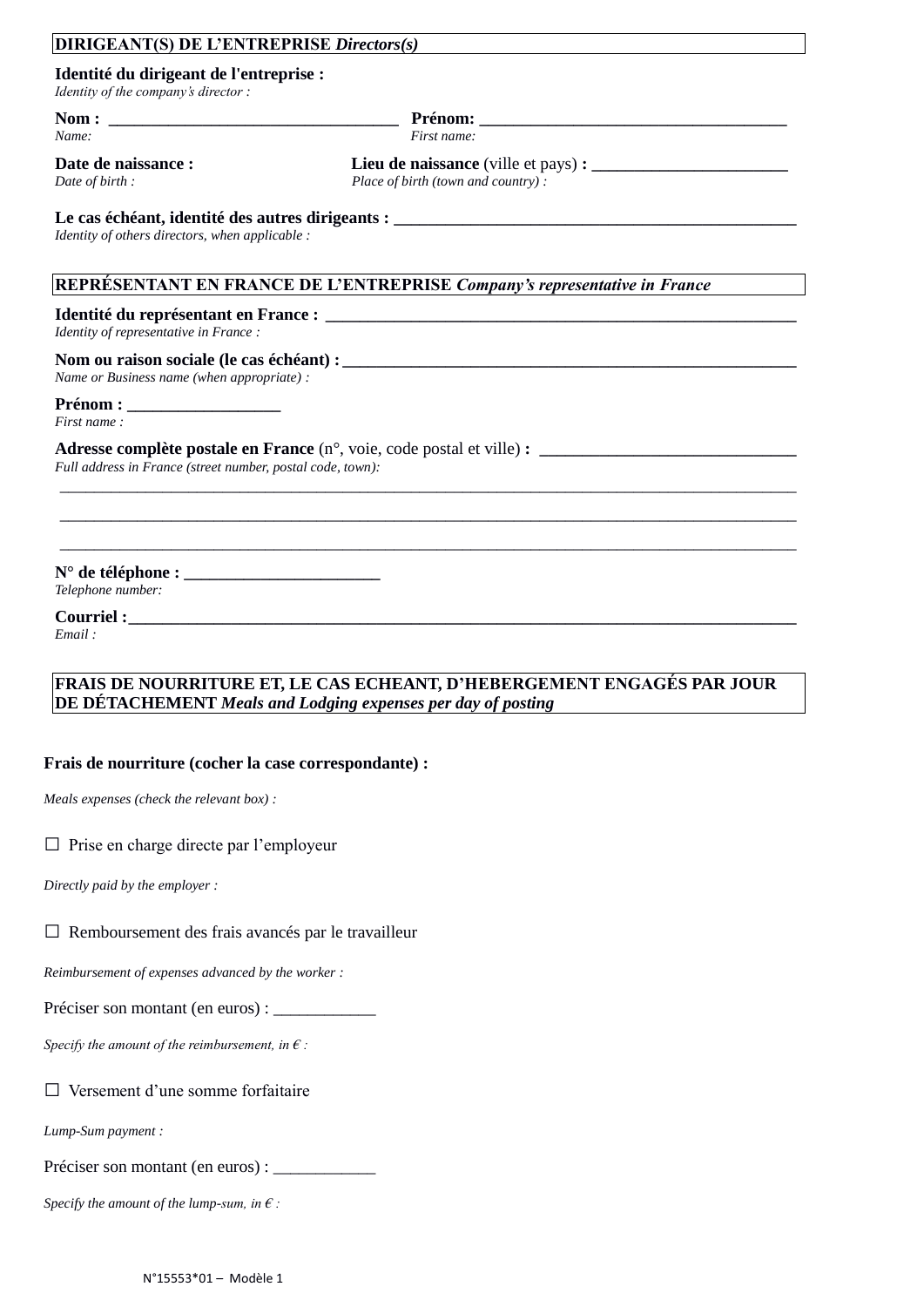# **Le cas échéant, frais d'hébergement (cocher la case correspondante) :**

*Lodging expenses (check the relevant box) :*

|  |  |  |  |  | $\Box$ Prise en charge directe par l'employeur |  |
|--|--|--|--|--|------------------------------------------------|--|
|--|--|--|--|--|------------------------------------------------|--|

*Directly paid by the employer :*

□ Remboursement des frais avancés par le travailleur

*Reimbursement of expenses advanced by the worker :*

Préciser son montant (en euros) : \_\_\_\_\_\_\_\_\_\_\_\_

*Specify the amount of the reimbursement, in € :*

□ Versement d'une somme forfaitaire

*Lump-Sum payment :*

Préciser son montant (en euros) :

*Specify the amount of the lump-sum, in € :*

**DATE D'EXPIRATION DE L'ATTESTATION (au plus tard 6 mois après sa date d'établissement)**

*Expiry date of the attestation (no later than six months after its issue)*

Date d'expiration *(expiry date)* : \_\_\_\_\_\_\_\_\_\_\_\_\_\_\_\_\_\_\_\_\_\_\_

**Fait à \_\_\_\_\_\_\_\_\_\_\_\_\_le \_\_\_\_\_\_\_\_\_\_\_\_\_** *Signed in* **,** *on*

> Signature et cachet de l'employeur : *Employer's signature and stamp*